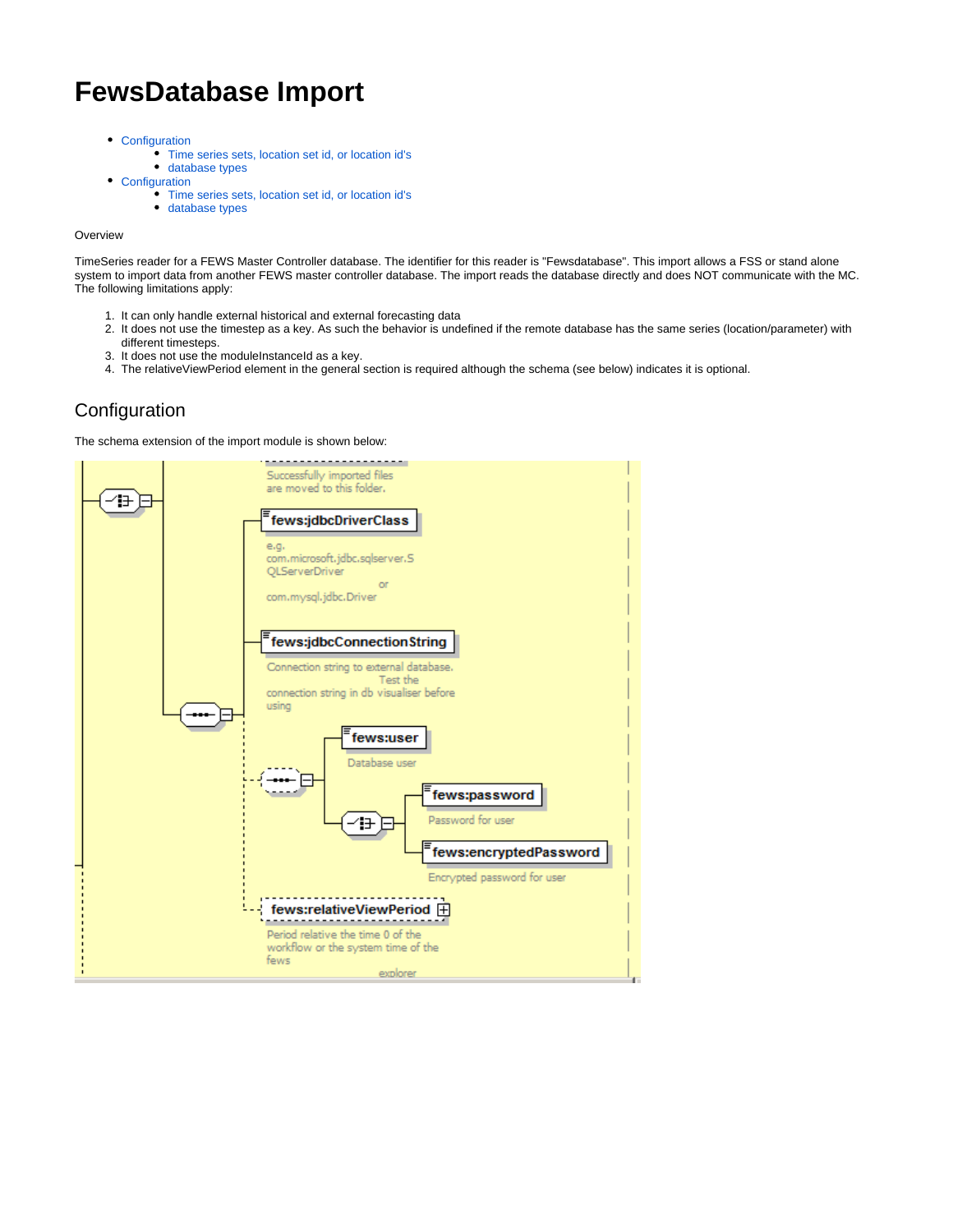An [example configuration file](https://publicwiki.deltares.nl/download/attachments/8683846/ImportOmsHub%201.00%20default.xml?version=2&modificationDate=1646981585197&api=v2) is attached to this page. This file imports one timeseries from the eami00 database on the fewdbsvr04 server; the figure below shows this file in XML-SPY grid format:

|  | $\blacksquare$ time Series Import Run |                                                            |                                                                                                                 |                                                            |                                 |  |  |
|--|---------------------------------------|------------------------------------------------------------|-----------------------------------------------------------------------------------------------------------------|------------------------------------------------------------|---------------------------------|--|--|
|  |                                       | http://www.widelft.nl/fews<br>$=$ xmlns                    |                                                                                                                 |                                                            |                                 |  |  |
|  |                                       | http://www.w3.org/2001/XMLSchema-instance<br>$=$ xmlns:xsi |                                                                                                                 |                                                            |                                 |  |  |
|  |                                       |                                                            | = xsi:schemaLoc http://www.widelft.nl/fews<br>http://fews.widelft.nl/schemas/version1.0/timeSeriesImportRun.xsd |                                                            |                                 |  |  |
|  |                                       | import<br>ᅬ                                                | general<br>ᅬ                                                                                                    |                                                            |                                 |  |  |
|  |                                       |                                                            |                                                                                                                 | () importType                                              | Fewsdatabase                    |  |  |
|  |                                       |                                                            |                                                                                                                 | () idbcDriverClass                                         | oracle.jdbc.driver.OracleDriver |  |  |
|  |                                       |                                                            |                                                                                                                 | () jdbcConnection jdbc:oracle:thin:@                       | fewsdbsvr04:1521:eami00         |  |  |
|  |                                       |                                                            |                                                                                                                 | () user                                                    | fews                            |  |  |
|  |                                       |                                                            |                                                                                                                 | () password                                                | pass01word                      |  |  |
|  |                                       |                                                            |                                                                                                                 | relativeViewPeriod unit=day start=-300 end=0               |                                 |  |  |
|  |                                       |                                                            |                                                                                                                 | () idMapId                                                 | IdlmportOmsHub                  |  |  |
|  |                                       |                                                            | ▼ timeSeriesSet                                                                                                 |                                                            |                                 |  |  |
|  |                                       |                                                            |                                                                                                                 | <b>dimerbolateSerie</b> interpolate=true parameterId=H.obs |                                 |  |  |

## <span id="page-1-0"></span>**Time series sets, location set id, or location id's**

For this import there must be either time series sets, a location set id or location id's configured:

```
 <import>
                 <general>
                         <importType>Fewsdatabase</importType>
                          <folder>$IMPORT_FOLDER$/fewsldb</folder>
                         <deleteImportedFiles>false</deleteImportedFiles>
                         <idMapId>IdImportCAWFirebird</idMapId>
                         <dataFeedId>CAW</dataFeedId>
                 </general>
                 <timeSeriesSet>
                         <moduleInstanceId>ImportCAW_AQUO</moduleInstanceId>
                          <valueType>scalar</valueType>
                         <parameterId>Q.meting.sec</parameterId>
                         <locationId>62079_Actuele_debiet_aflaat</locationId>
                         <locationId>62079_Actuele_debiet_inlaat</locationId>
                         <timeSeriesType>external historical</timeSeriesType>
                         <timeStep unit="nonequidistant"/>
                         <relativeViewPeriod unit="day" start="-3" end="0" startOverrulable="true" 
endOverrulable="true"/>
                        <readWriteMode>read only</readWriteMode>
                 </timeSeriesSet>
         </import>
```

```
 <import>
         <general>
                 <importType>Fewsdatabase</importType>
                 <folder>$IMPORT_FOLDER$/fewsldb</folder>
                 <deleteImportedFiles>false</deleteImportedFiles>
                 <idMapId>IdImportCAWFirebird</idMapId>
                 <dataFeedId>CAW</dataFeedId>
         </general>
         <locationSetId>X</locationSetId>
 </import>
```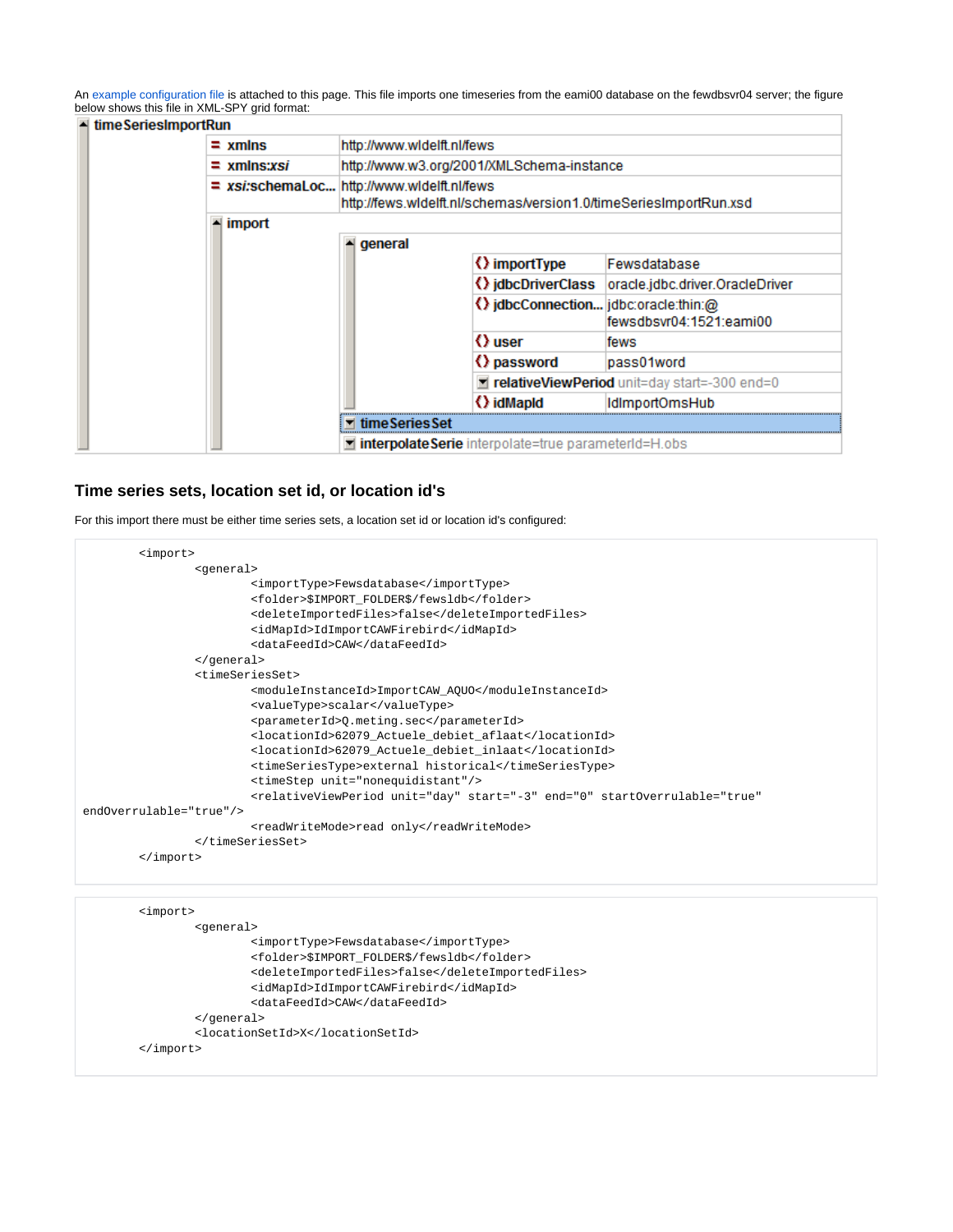```
 <import>
         <general>
                  <importType>Fewsdatabase</importType>
                  <folder>$IMPORT_FOLDER$/fewsldb</folder>
                  <deleteImportedFiles>false</deleteImportedFiles>
                  <idMapId>IdImportCAWFirebird</idMapId>
                  <dataFeedId>CAW</dataFeedId>
         </general>
         <locationId>A</locationId>
         <locationId>B</locationId>
 </import>
```
## <span id="page-2-0"></span>**database types**

#### Syntax for SQL Server:

```
<jdbcDriverClass>net.sourceforge.jtds.jdbc.Driver</jdbcDriverClass>
<jdbcConnectionString>jdbc:jtds:sqlserver://dummy_hostname:1433;databaseName=dummy_databasename<
/jdbcConnectionString>
<user>dummy_username</user>
<password>dummy_password</password>
```
#### Syntax for Oracle:

<jdbcDriverClass>oracle.jdbc.OracleDriver</jdbcDriverClass>

<jdbcConnectionString>jdbc:oracle:thin:@dummy\_hostname:1521:dummy\_databasename</jdbcConnectionString>

<user>dummy\_username</user>

<password>dummy\_password</password>

#### Syntax for PostgreSQL:

<jdbcDriverClass>org.postgresql.Driver</jdbcDriverClass>

<jdbcConnectionString>jdbc:postgresql://dummy\_hostname:5432/dummy\_databasename</jdbcConnectionString>

<user>dummy\_username</user>

<password>dummy\_password</password>

Syntax for localDatastore, that should be placed into an import directory. Notice that jdbcDriverClass etc are not required, but import folder is required now. The system automatically detects if the type of the localdatastore (MSAccess, Derby or firebird)

```
<importType>Fewsdatabase</importType>
<folder>$IMPORT_FOLDER_FEWS$</folder>
<failedFolder>$IMPORT_FAILED_FOLDER_FEWS$</failedFolder>
<backupFolder>$IMPORT_BACKUP_FOLDER_FEWS$</backupFolder>
```
• [Configuration](#page-0-0)

- [Time series sets, location set id, or location id's](#page-1-0)
- [database types](#page-2-0)
- [Configuration](#page-2-1)
	- [Time series sets, location set id, or location id's](#page-3-0)
	- [database types](#page-4-0)

#### **Overview**

TimeSeries reader for a FEWS Master Controller database. The identifier for this reader is "Fewsdatabase". This import allows a FSS or stand alone system to import data from another FEWS master controller database. The import reads the database directly and does NOT communicate with the MC. The following limitations apply:

- 1. It can only handle external historical and external forecasting data
- 2. It does not use the timestep as a key. As such the behavior is undefined if the remote database has the same series (location/parameter) with different timesteps.
- 3. It does not use the moduleInstanceId as a key.

<span id="page-2-1"></span>4. The relativeViewPeriod element in the general section is required although the schema (see below) indicates it is optional.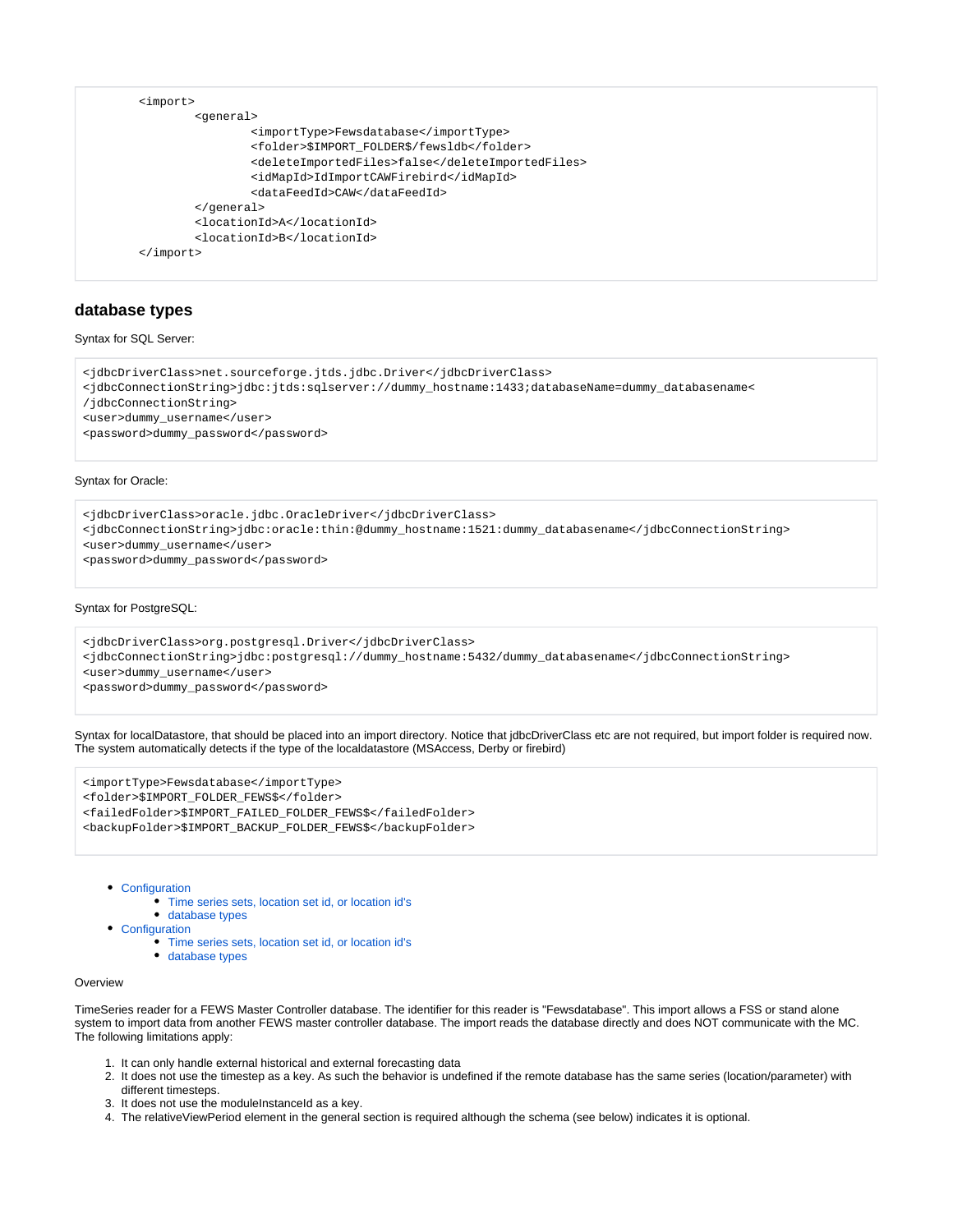## Configuration

The schema extension of the import module is shown below:



An [example configuration file](https://publicwiki.deltares.nl/download/attachments/8683846/ImportOmsHub%201.00%20default.xml?version=2&modificationDate=1646981585197&api=v2) is attached to this page. This file imports one timeseries from the eami00 database on the fewdbsvr04 server; the figure below shows this file in XML-SPY grid format:



## <span id="page-3-0"></span>**Time series sets, location set id, or location id's**

For this import there must be either time series sets, a location set id or location id's configured: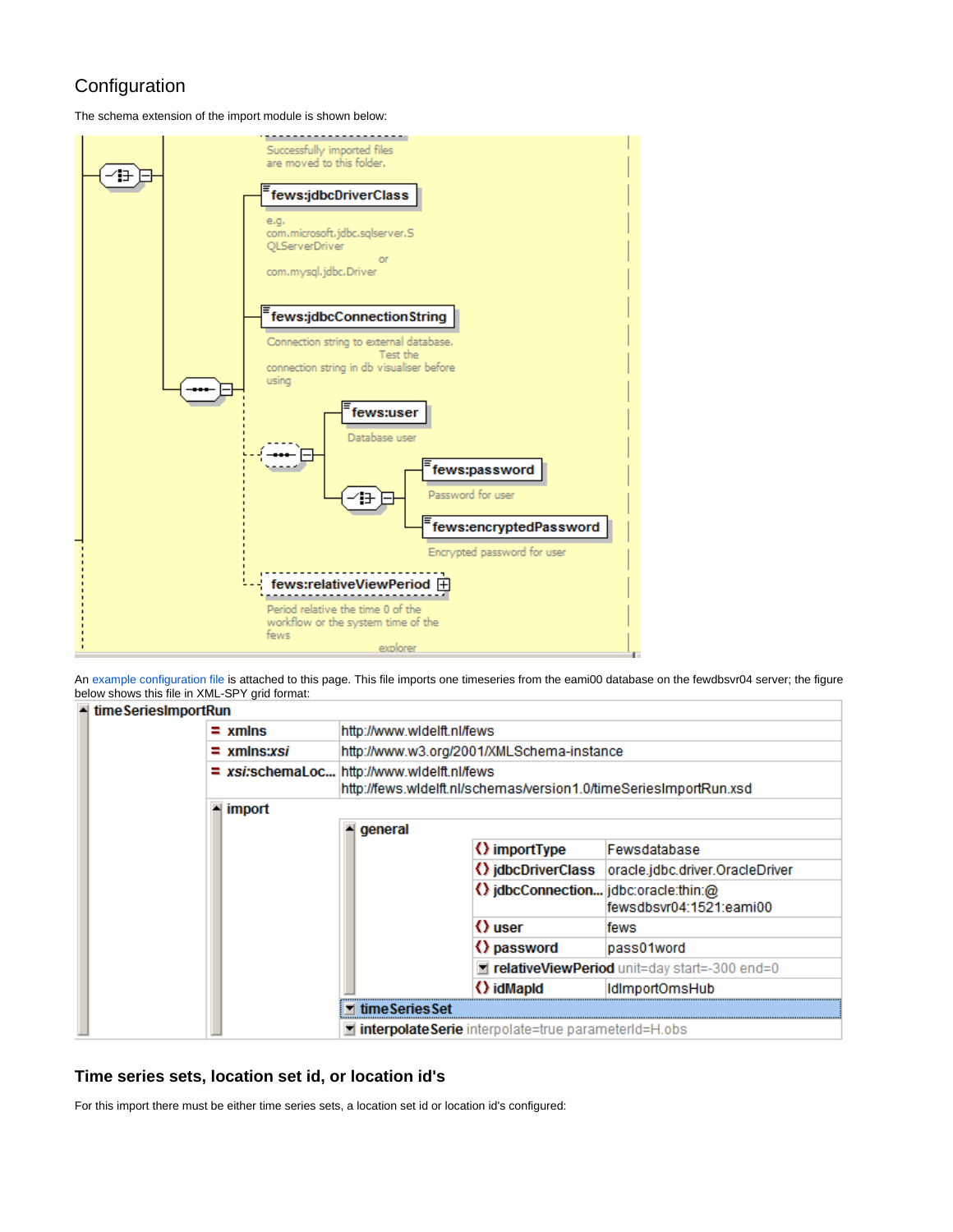|  | $\langle$ import>                                                                                                   |  |  |  |  |
|--|---------------------------------------------------------------------------------------------------------------------|--|--|--|--|
|  | <general></general>                                                                                                 |  |  |  |  |
|  | <importtype>Fewsdatabase</importtype>                                                                               |  |  |  |  |
|  | <folder>\$IMPORT FOLDER\$/fewsldb</folder>                                                                          |  |  |  |  |
|  | <deleteimportedfiles>false</deleteimportedfiles>                                                                    |  |  |  |  |
|  | <idmapid>IdImportCAWFirebird</idmapid>                                                                              |  |  |  |  |
|  | <datafeedid>CAW</datafeedid>                                                                                        |  |  |  |  |
|  |                                                                                                                     |  |  |  |  |
|  | <timeseriesset></timeseriesset>                                                                                     |  |  |  |  |
|  | <moduleinstanceid>ImportCAW_AQUO</moduleinstanceid>                                                                 |  |  |  |  |
|  | <valuetype>scalar</valuetype>                                                                                       |  |  |  |  |
|  | <parameterid>0.meting.sec</parameterid>                                                                             |  |  |  |  |
|  | <locationid>62079_Actuele_debiet_aflaat</locationid>                                                                |  |  |  |  |
|  | <locationid>62079_Actuele_debiet_inlaat</locationid>                                                                |  |  |  |  |
|  | <timeseriestype>external historical</timeseriestype>                                                                |  |  |  |  |
|  | <timestep unit="nonequidistant"></timestep>                                                                         |  |  |  |  |
|  | <relativeviewperiod <="" end="0" start="-3" startoverrulable="true" th="" unit="day"><th></th></relativeviewperiod> |  |  |  |  |
|  | endOverrulable="true"/>                                                                                             |  |  |  |  |
|  | <readwritemode>read only</readwritemode>                                                                            |  |  |  |  |
|  |                                                                                                                     |  |  |  |  |
|  | $\langle$ import>                                                                                                   |  |  |  |  |
|  |                                                                                                                     |  |  |  |  |

| <import></import> |                                                  |  |  |
|-------------------|--------------------------------------------------|--|--|
|                   | <general></general>                              |  |  |
|                   | <importtype>Fewsdatabase</importtype>            |  |  |
|                   | <folder>\$IMPORT FOLDER\$/fewsldb</folder>       |  |  |
|                   | <deleteimportedfiles>false</deleteimportedfiles> |  |  |
|                   | <idmapid>IdImportCAWFirebird</idmapid>           |  |  |
|                   | <datafeedid>CAW</datafeedid>                     |  |  |
|                   |                                                  |  |  |
|                   | <locationsetid>X</locationsetid>                 |  |  |
| mport>            |                                                  |  |  |

```
 <import>
         <general>
                 <importType>Fewsdatabase</importType>
                 <folder>$IMPORT_FOLDER$/fewsldb</folder>
                 <deleteImportedFiles>false</deleteImportedFiles>
                 <idMapId>IdImportCAWFirebird</idMapId>
                 <dataFeedId>CAW</dataFeedId>
         </general>
         <locationId>A</locationId>
         <locationId>B</locationId>
 </import>
```
## <span id="page-4-0"></span>**database types**

#### Syntax for SQL Server:

<jdbcDriverClass>net.sourceforge.jtds.jdbc.Driver</jdbcDriverClass>

<jdbcConnectionString>jdbc:jtds:sqlserver://dummy\_hostname:1433;databaseName=dummy\_databasename<

/jdbcConnectionString>

<user>dummy\_username</user>

<password>dummy\_password</password>

#### Syntax for oracle:

<jdbcDriverClass>oracle.jdbc.OracleDriver</jdbcDriverClass>

<jdbcConnectionString>jdbc:oracle:thin:@dummy\_hostname:1521:dummy\_databasename</jdbcConnectionString>

<user>dummy\_username</user>

<password>dummy\_password</password>